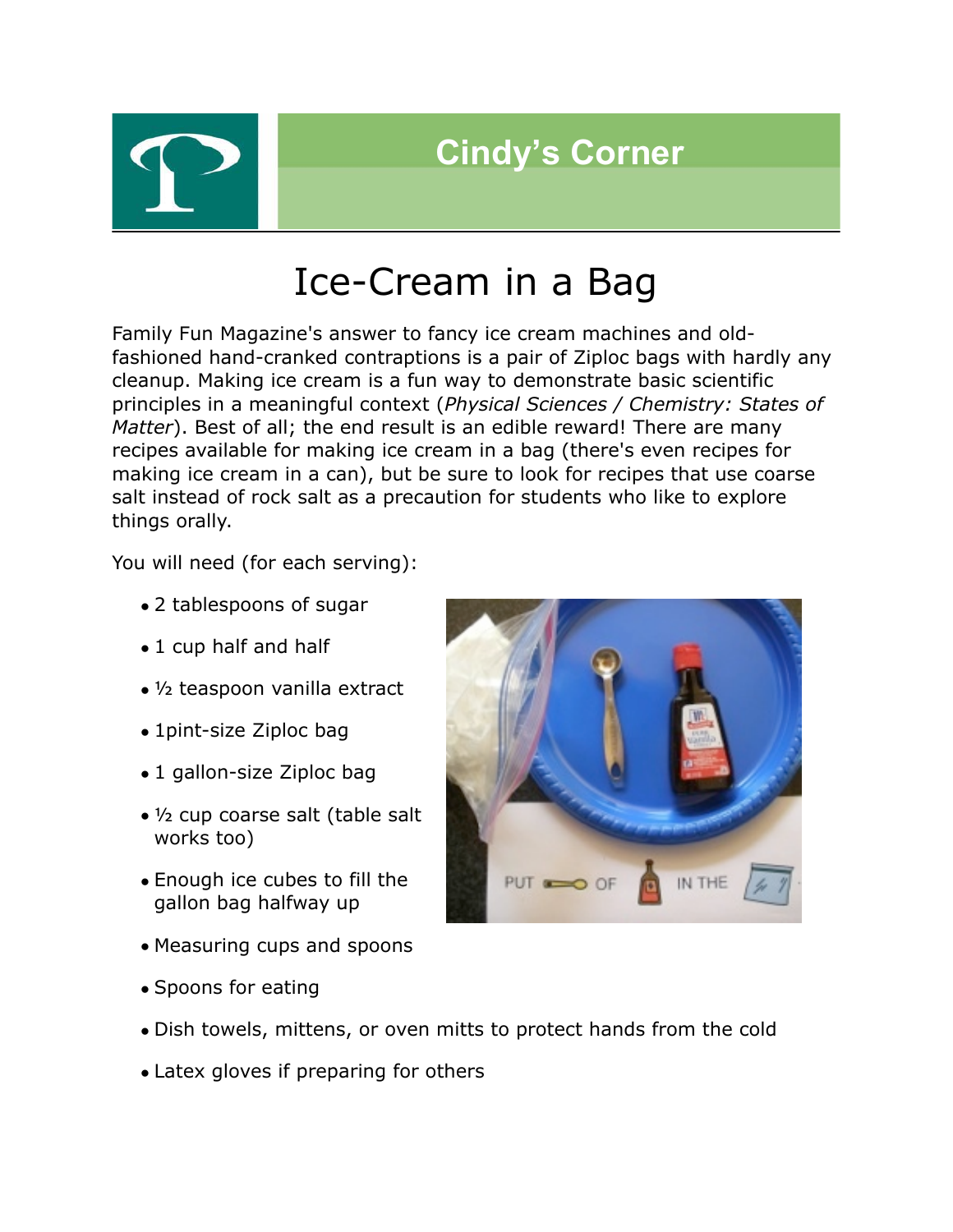Combine the sugar, half & half and vanilla extract in the pint-size Ziploc bag. Seal tightly and set aside. Place the coarse salt in the gallon-size Ziploc bag and fill it half way with ice cubes. Place the sealed pintsized bag inside it and seal the large bag tightly. Shake the bag until the ice cream mixture hardens, about 5 minutes. Take the smaller bag out of the large one and carefully wipe off any salt. Spoon into cups, or eat the ice cream right out of the bag. Serves one.



Break the activity down into logical steps and consider how to make it work best for your students. You can have each student assemble their own ice cream bag (*following directions*), assemble multiple bags for their peers (*sequencing*), or assemble bags cooperatively (*social skills and communication)*. You can do this as a one-time science-based activity, or make it a predictable Friday afternoon activity throughout the summer. Before making the ice cream, prep for the activity with some hands-on exploring. Focus on language and concept development. In a small group, explore each ingredient in their respective bottle, bag or carton. Open the containers (this is a skill in itself) and explore the contents on a sensory level. Smell them, taste them and touch them. Identify what senses are



being used to get information (*Life Science / Biology).* Work on simple object identification, vocabulary building and categories. Identify attributes and properties, e.g., heavy or light, hard or soft, rough or smooth, solid or liquid (*Physical Sciences/Chemistry & Physics: Properties of Material & States of Matter*), wet or dry, hot or cold (*Earth & Space Science: Energy in the Earth System*). Look for shared properties. Explore the tools and packaging material. Locate the top, bottom and sides of the Ziploc

bags. Identify the inside and the outside. Compare the sizes. Demonstrate how to open and close the bags (*pincer grasp*). Encourage *social & communication skills* by passing items around the circle as you explore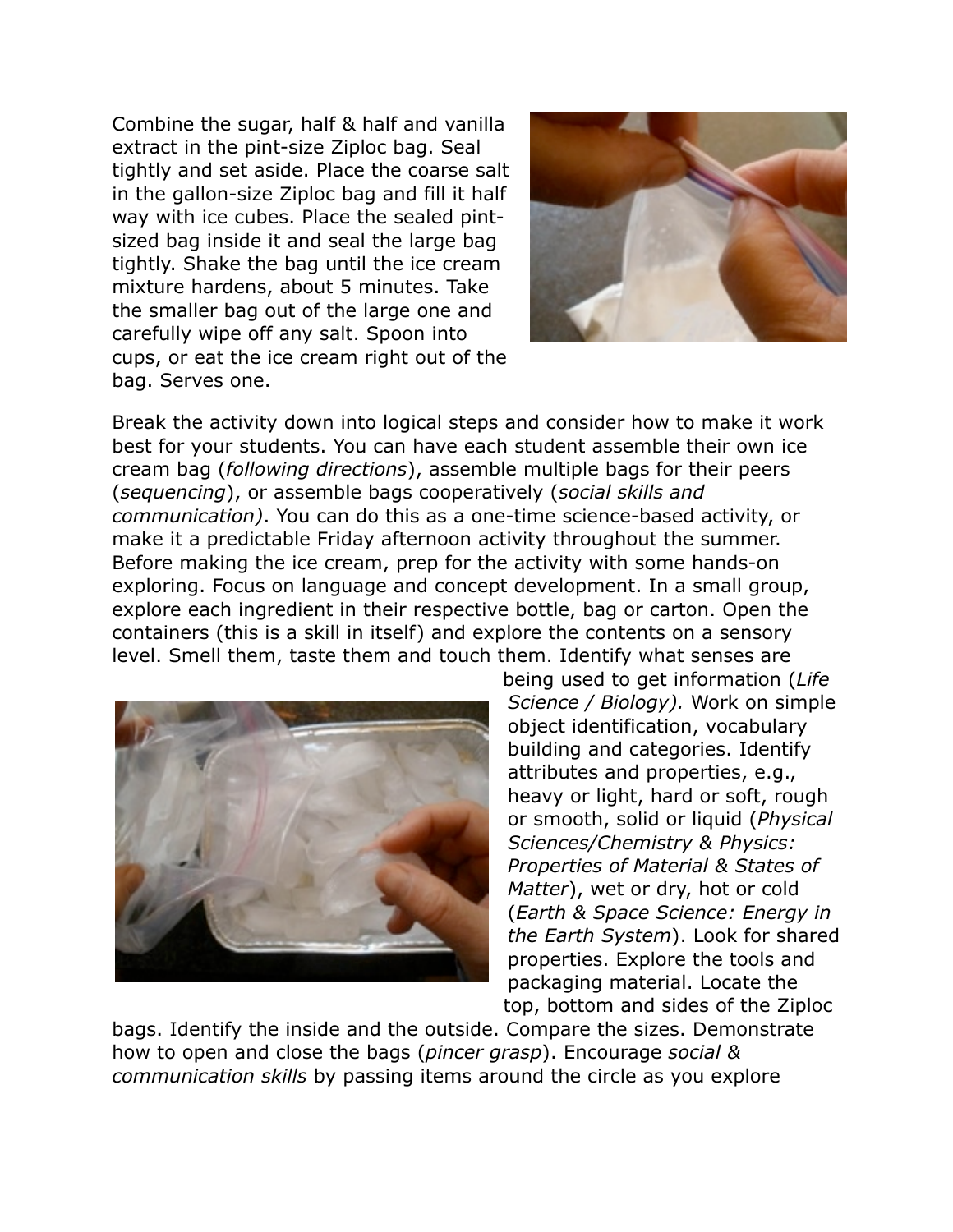them. Give each student an ingredient to explore. Let them share what they observe with their peers (*Listening and Contributing*).

For students working on entry-level skills, set out pre-measured ingredients on a tray. Provide clear, concise directions, with enough time to process each direction. Use hand-under-hand assistance as needed and label each step as you perform it, with emphasis on action words, e.g., "reach out," "pick up," "put in" (*grasp and release*). Hint: To prop the Ziploc bag open for easy inserting, place it in a sturdy cup, glass, or jig and curl the edges down around the edge. For students on higher levels, work on developing *measuring skills* and the ability to follow a recipe (using the appropriate medium, including the use of picture cues and tangible symbols as needed).

Think about setting the activity up as a series of sequential workstations with each step as a separate station. Divide the workspace into mixing stations and freezing stations. Stock each station with the needed material. For instance, the sugar station will need a box of pint-size Ziploc bags, a container of sugar and a tablespoon-measuring spoon. The ice cube station will need a tub of ice cubes (using a tray with a single layer of loose ice cubes makes it easier for students working on grasp and release). The shaking station will need creative ways to keep hands warm (the bags can

get very cold during the shaking process). Set out choices, such as oven mitts, or mittens. Make the shaking station a fun one. Try shaking the bags to music, or have a contest to see whose bag solidifies first. Position reliable checkers along the assembly line to make sure that each bag is properly sealed and prevent salty ice cream. Design simple instruction cards for each station (using the appropriate medium), or try programming one-step Big Mac switches with auditory directions at each station. Students can proceed down the workstations independently to



make their own bag (with staff assistance as needed), or work as a team to make bags cooperatively. To structure the activity cooperatively, assign a student to each of the workstations and pass the bag along, assembly-line style, until all steps are completed. Model appropriate social skills for passing, and use personal communication devices and switches as necessary to facilitate communication.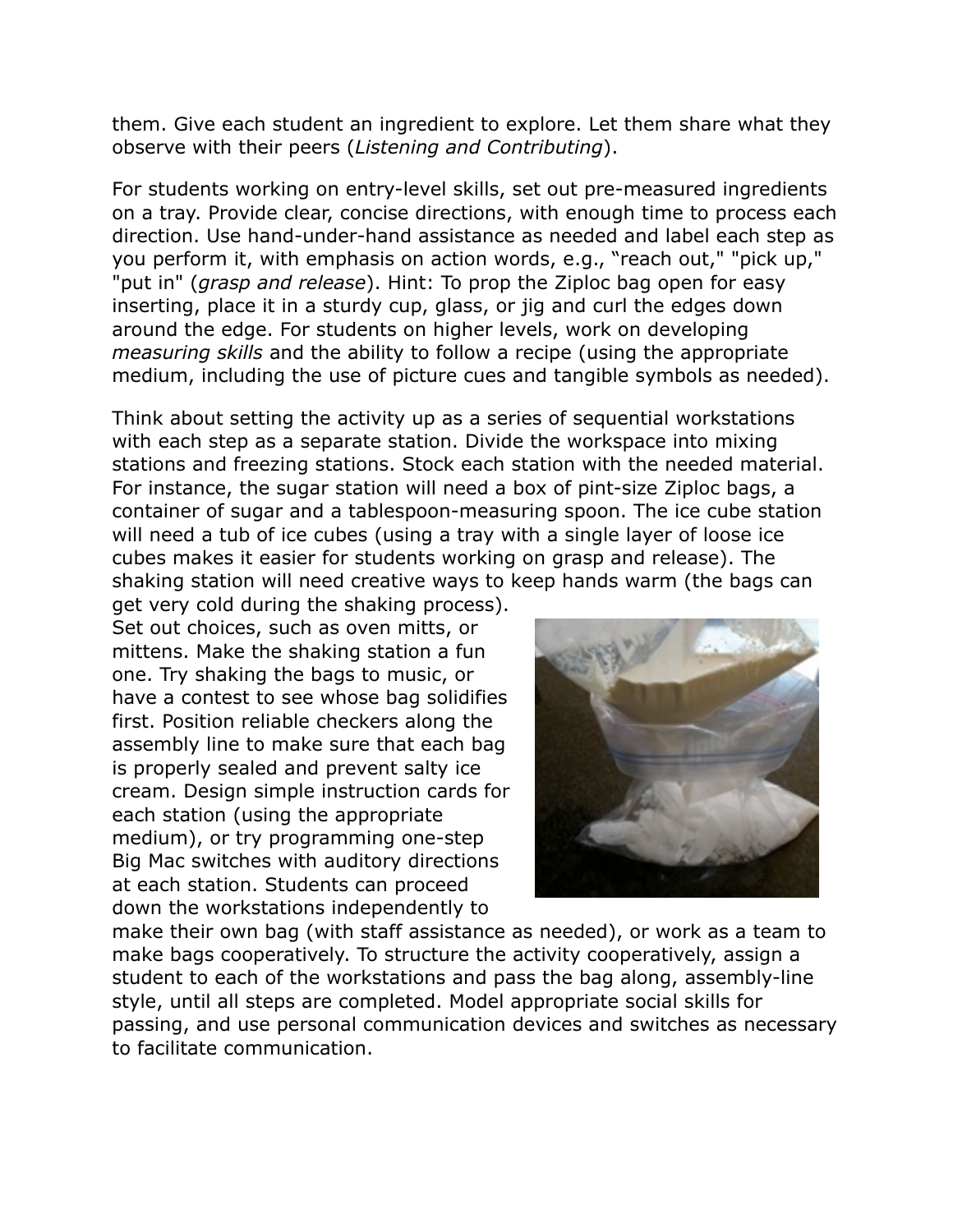Incorporate ice cream-themed activities into classroom instruction. Read supplementary stories about ice cream (e.g., Ice Cream: The Full Scoop by Gail Gibbons). Add ice cream-related words to your list of monthly vocabulary words, e.g., define "solid," "liquid," "shake," "freeze" and "ice cube." Make ice cubes. Use it as an opportunity to talk about solids and liquids, and that water can change form with a change in temperature (*States of Matter*). Count out ice cubes



(*counting skills*). Sort big and little Ziploc bags (*classification*). Count out pairs of latex gloves (*number concepts).* Find all the spoons on a tray of assorted silverware (*discrimination*). Go to the market and purchase the ingredients (*social skills, communication and money skills).* Sort the groceries into like groups and put them away (*classification*).

Think about repeating the ice cream activity once a week to develop independence and create a predictable structure. Keep the jobs the same or rotate them. Try experimenting with different flavors in place of the vanilla, such as chocolate syrup, or maple syrup. Set out a topping station (opening jars and boxes in a meaningful setting is an excellent way to work on functional hand skills). As your students gain skill, invite another classroom to come make ice cream in a bag, let your students guide them through the



activity. If the activity is a success, think about marketing ice cream in a bag as a seasonal class-run business project (*money skills*). You could even package the dry ingredients and Ziploc bags with a recipe card and instructions to add the wet ingredients. Sell them to staff, students, family or friends.

Make follow-up experiencestories (*Language* & *Composition*) to document